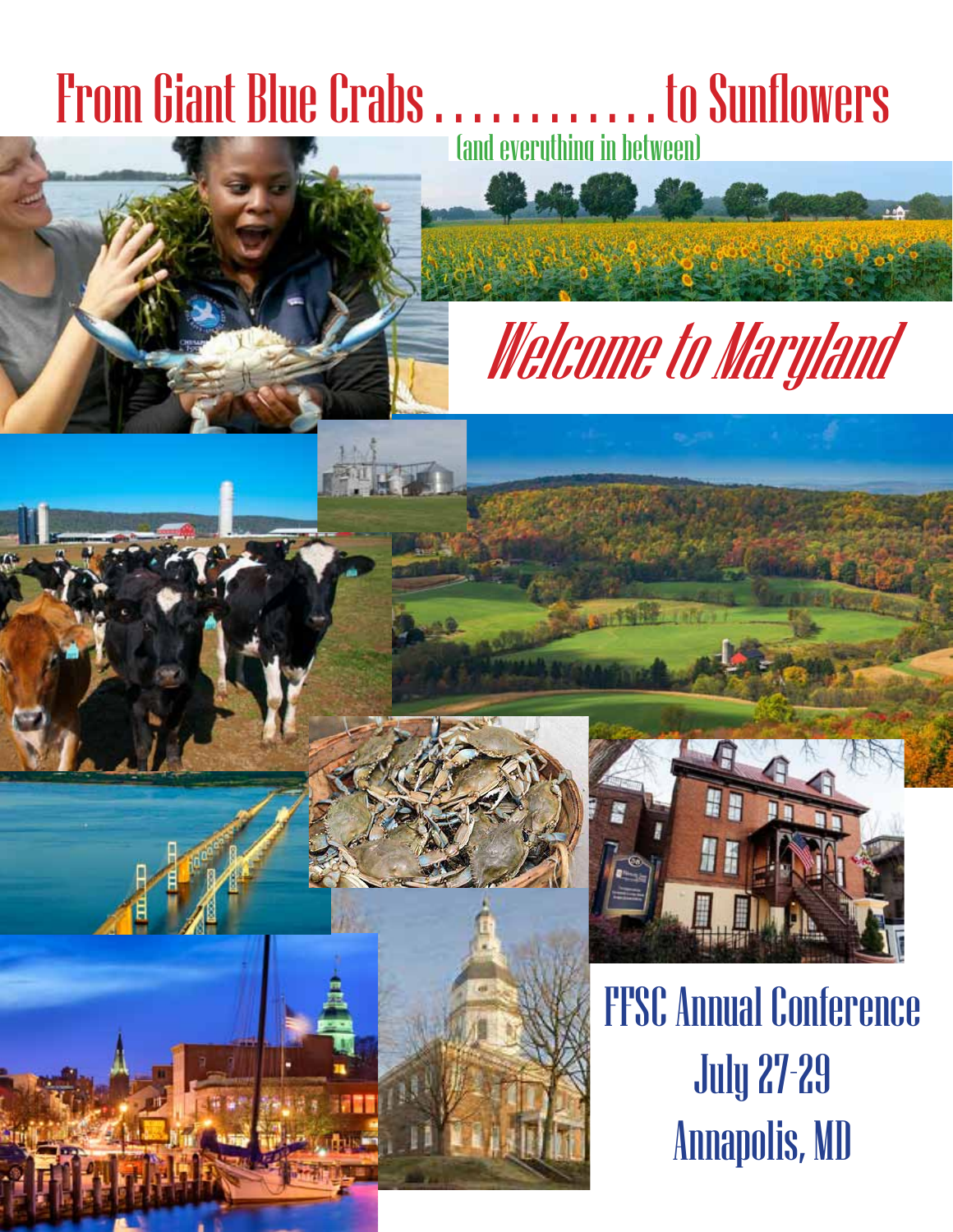## **2022 Farm Financial Standards Council Annual Conference**

| Wed. July 27        | <b>Committee Meetings -- Ballroom</b><br>All committee meetings are open to anyone with an interest. Business Casual attire                                                                                                                                                                                                                                                             |  |  |
|---------------------|-----------------------------------------------------------------------------------------------------------------------------------------------------------------------------------------------------------------------------------------------------------------------------------------------------------------------------------------------------------------------------------------|--|--|
| Noon to 1:15 p.m.   | <b>Finance Committee</b>                                                                                                                                                                                                                                                                                                                                                                |  |  |
| 1:15 to $3:00$ p.m. | <b>Membership / Marketing Committee</b>                                                                                                                                                                                                                                                                                                                                                 |  |  |
| 3:00 to 5:00 p.m.   | <b>Technical Committee</b>                                                                                                                                                                                                                                                                                                                                                              |  |  |
| 6:00 to 9:00 p.m.   | <b>Welcome to Maryland Reception (Atrium)</b><br>It's time to get reacquainted, or meet for the first time, with your colleagues from<br>across the country. This event is a casual indoor/outdoor social open to all<br>attending, including spouses, guests, children                                                                                                                 |  |  |
| Thurs. July 28      | <b>General Sessions -- Ballroom.</b><br><b>Business Casual attire.</b>                                                                                                                                                                                                                                                                                                                  |  |  |
| 7:00 a.m.           | <b>Plated breakfast in Atrium</b>                                                                                                                                                                                                                                                                                                                                                       |  |  |
| 7:45 a.m.           | General welcome, opening remarks                                                                                                                                                                                                                                                                                                                                                        |  |  |
|                     | Introduction to Ag in the Chesapeake<br>Overview of ag in the area, specifically related to aquaculture, current industry<br>concerns - diminishing farm land preservation, conservation, regulation,<br>etc. Speakers: MD Department of Agriculture TBA                                                                                                                                |  |  |
|                     | <b>Economic / General Ag Industry Update</b><br>Ben Duncanson, Senior Directory of Economic and Policy at Farm Credit Council                                                                                                                                                                                                                                                           |  |  |
|                     | Increasing Communications -- Can You Hear Me, Now? A Panel Discussion<br>The role the Council and other organizations can play in communicating the FFSC Story<br>to the industry<br>. Annie's Project -- Susan Hobeck, AP Facilitator, Jenny Rhodes, MAFC Director<br>. New and Beginning Farmers -- Maryland Ag Education Foundation<br>• AgChoice business consultant Mike Hosterman |  |  |
|                     | <b>Luncheon -- Atrium</b>                                                                                                                                                                                                                                                                                                                                                               |  |  |
|                     | Kitchen Table Talk -- <i>What KTT is all about</i> -- Catherine Ozment/Ari Chavez<br>An overview of this project and how it involves <b>ALL</b> FFSC members.                                                                                                                                                                                                                           |  |  |
|                     | <b>Ice Cream Social -- Atrium</b>                                                                                                                                                                                                                                                                                                                                                       |  |  |

**Tech Talk** -- Discussion on Technical Committee projects/activities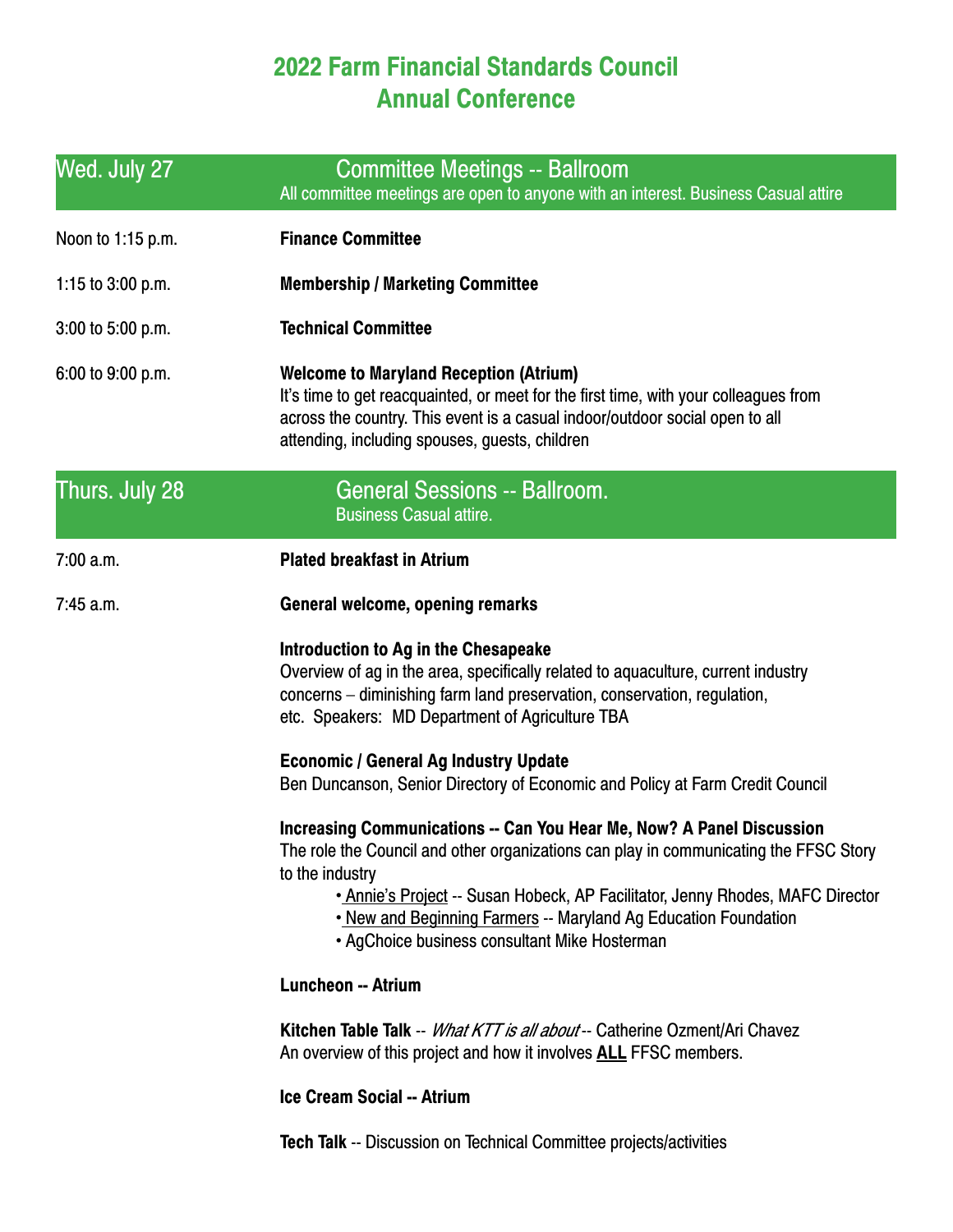**Washington Update** -- the latest information on updates coming from D.C.

5:00 to 9:00 p.m. **Let's Go Crabbin'** --- a Unique Chesapeake Experience Comfortable picnic attire (crabs can get messy) Fisherman's Crab Deck

## Fri., July 29 Committee Reports / Annual Business Meeting -- Ballroom.<br>Business Casual attire.

- 7:00 a.m. **Continental Breakfast in Atrium**
- 7:45 a.m. **Committee Reports**
- 9:30 a.m. **Annual Business Meeting**
- 10:45 a.m. **Prepare to leave for afternoon tours**
- 11:30 a.m. **Depart Hotel and walk to William Paca House and Gardens tour**<br>Visit the home of William Paca, signer of the Declaration of Independence and Revolutionary-era<br>Governor of Maryland stands today as one of the most

## 1:00 p.m. **Depart Paca House via motor coach Box luncheon served on coach**

1:45 p.m. (times approx) Maryland Therapeutic Horse Riding facility<br>Overview of their diverse program offerings, herd and pasture management, equipment necessary<br>for equine assisted services, and even how the goats have he

3:00 p.m. **Hollywood Farm** 125 acre farm raising Kathadin sheep, goats, and chickens, produces firewood and mill planks and running a farm store. hollywoodfarm.com

#### 4:30 p.m. **Great Frogs Winery** (Tentative at time of writing)

6:00 p.m. **Return to hotel, dinner in Annapolis Waterfront area**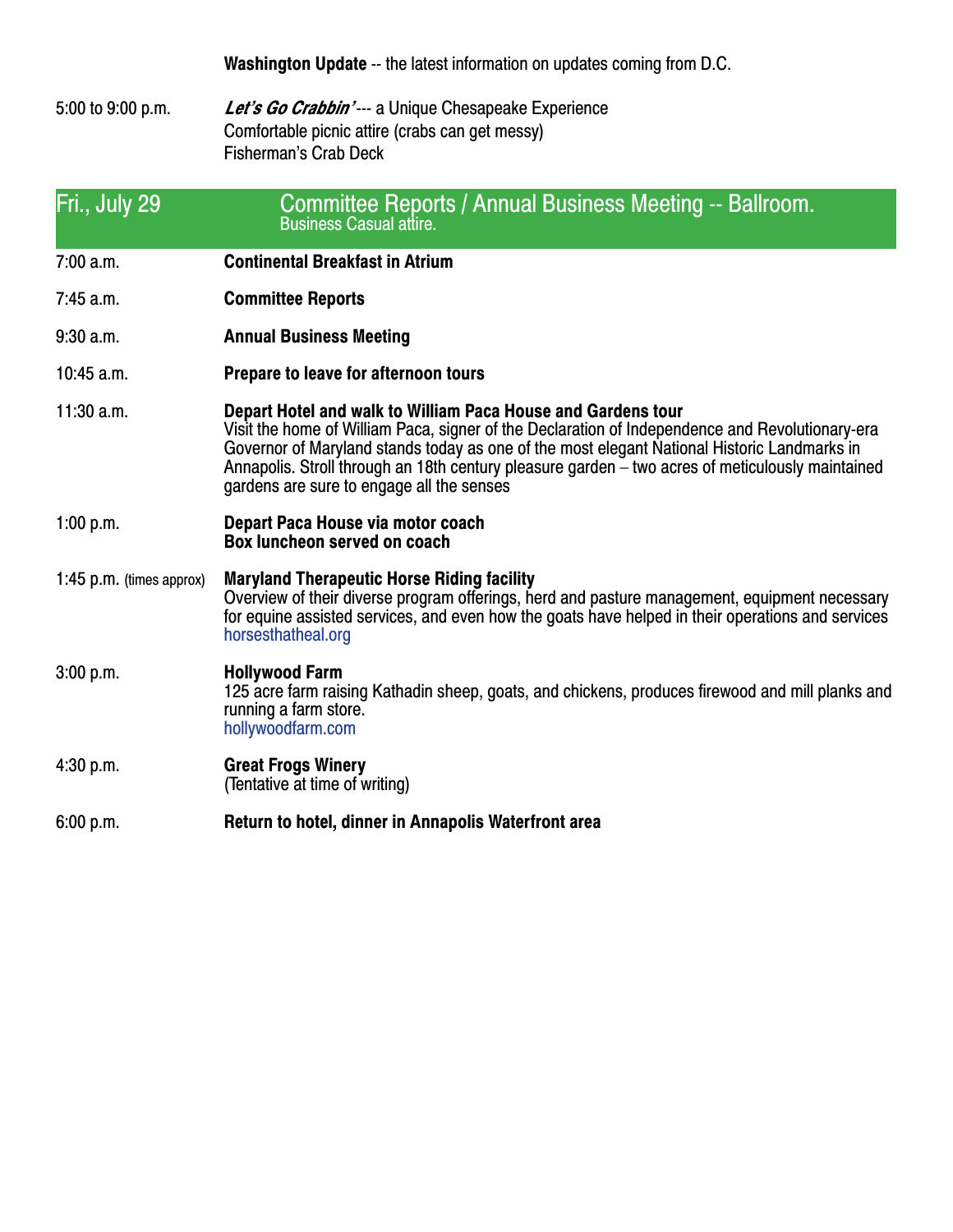## **Lodging and Travel Information**

Hotel is the Historic Inns of Annapolis. Room rate is \$139. (These rates MAY available for 3 days prior and 3 days after our conference depending room availability at the hotel. Check with hotel upon booking.)

The hotel is in the historic district and is literally only a few minutes' walk from the harbor area with unlimited dining/sightseeing opportunities.

#### **Reservations can be made by calling the Hotel Reservations Department at 410-263-2641**

#### **Reservations Cutoff Date is July 3, 2022.**

Best airport to use is Baltimore (BWI). From there get taxi, Uber or other transportation to the hotel. There is NO shuttle service offered by the hotel. Charge will be approximately \$75 and ride will take 30 minutes.

If you are renting a vehicle you need to know that parking in the hotel area is very limited. This is in the very old and original part of Annapolis. (State House is directly across the street)